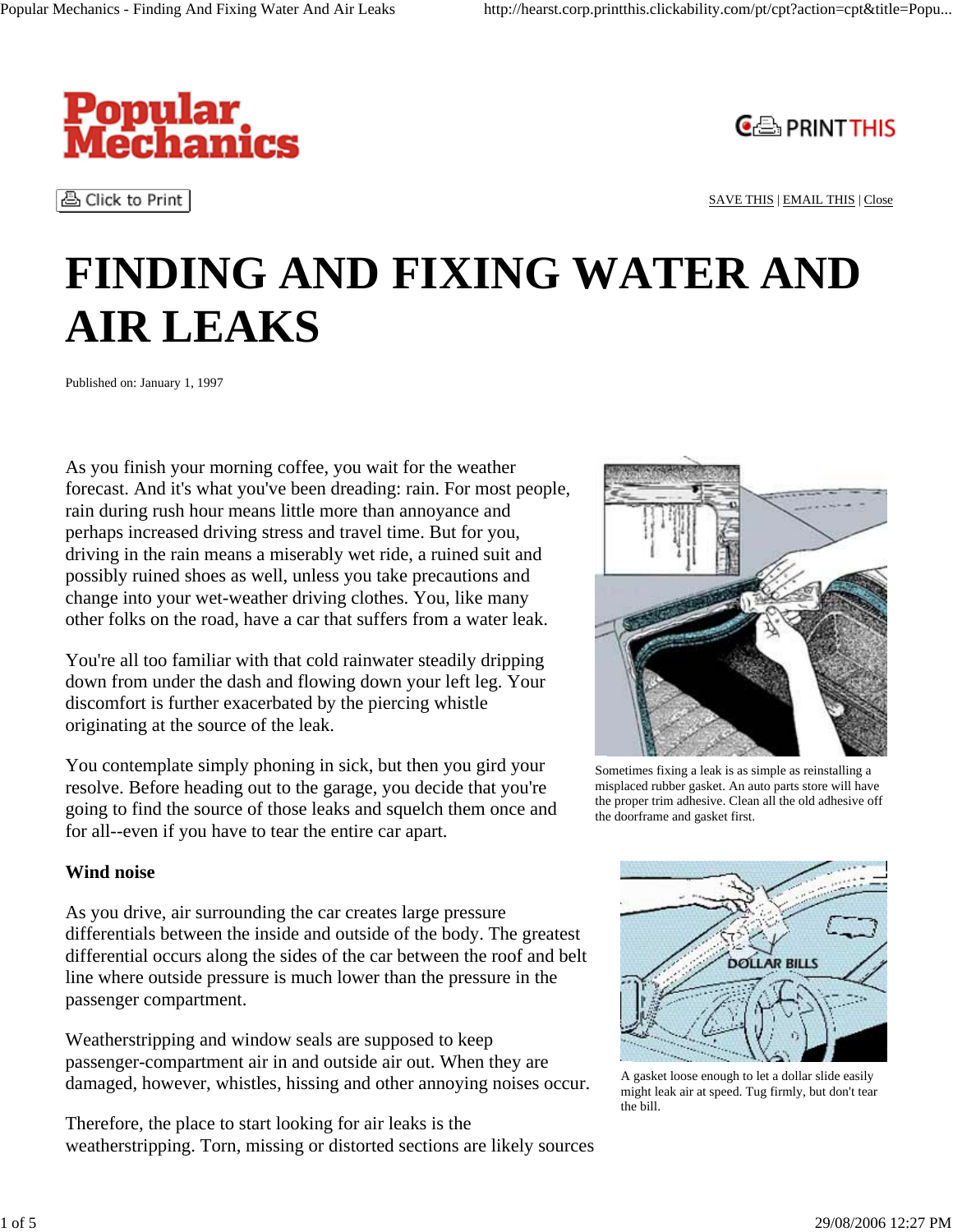of leaks that result in wind noise. You should also inspect the door's weatherstrip sealing surface for bumps, lumps or other imperfections that could prevent an otherwise healthy weatherstrip from fully seating.

Replace torn or missing weatherstrips, but do not use a generic weatherstrip intended for storm doors to replace the carefully engineered rubber seal--unless you're desperate. The dealership should be able to order the correct part for you, or you may be able to find what you need on a similar car in a junkyard. It's also possible to repair torn sections of weatherstrip with silicone seal or strong, quick-drying glue. But first clean the pieces with alcohol or lacquer thinner. Don't be afraid to piece short lengths together.

As a last resort, many firms make replacement gaskets for older cars at very reasonable prices--although you may need to buy an entire kit. J.C. Whitney and other companies also sell weatherstrip by the yard in an array of different profiles.

Distorted sections can often be repaired simply by heating them with a heat gun or a hair dryer and then reforming them by hand.

A quick way to check for air leaks is to rub chalk on the surface of the weatherstrip. When you shut the door, chalk dust will transfer from the strip to the door on areas that seal properly. You can also check for leaks in small areas by placing a dollar bill between the weatherstrip and the door. After closing the door, pull the dollar bill. If it moves too easily, you've found a gap. Air leaks can also be caused by a misadjusted door or worn door hinges that allow the door to sag. To check door alignment, make sure there are even gaps between the closed door and the body. The outer surface of the door should also be flush with the surrounding sheetmetal. To check for worn hinges, open the door and lift it up and down to see if the hinges allow movement. If they do, they'll have to be replaced.

#### **Pressure me**

You can simulate inside/outside pressure differentials in a parked vehicle using the heater or air-conditioning blower to pressurize the passenger compartment while you look for leaks.

To do this, begin by blocking all interior exhaust vents (they're usually found on the C pillars) with duct tape. Also make sure that any dash-mounted fresh-air vents are closed. Next, start the engine so the vacuum-operated vent controls will operate, then set the HVAC controls to draw in outside air on the highest blower setting. Shut off the engine and turn the key to the accessory position so the blower still operates, and then close the doors.

In a short while, pressure will build in the passenger compartment. Check for air leaks by moving your hand slowly around window glass



Wind can slide under trim pieces and whistle. Use tape to find the culprit, then seal the leak with trim adhesive or silicone seal.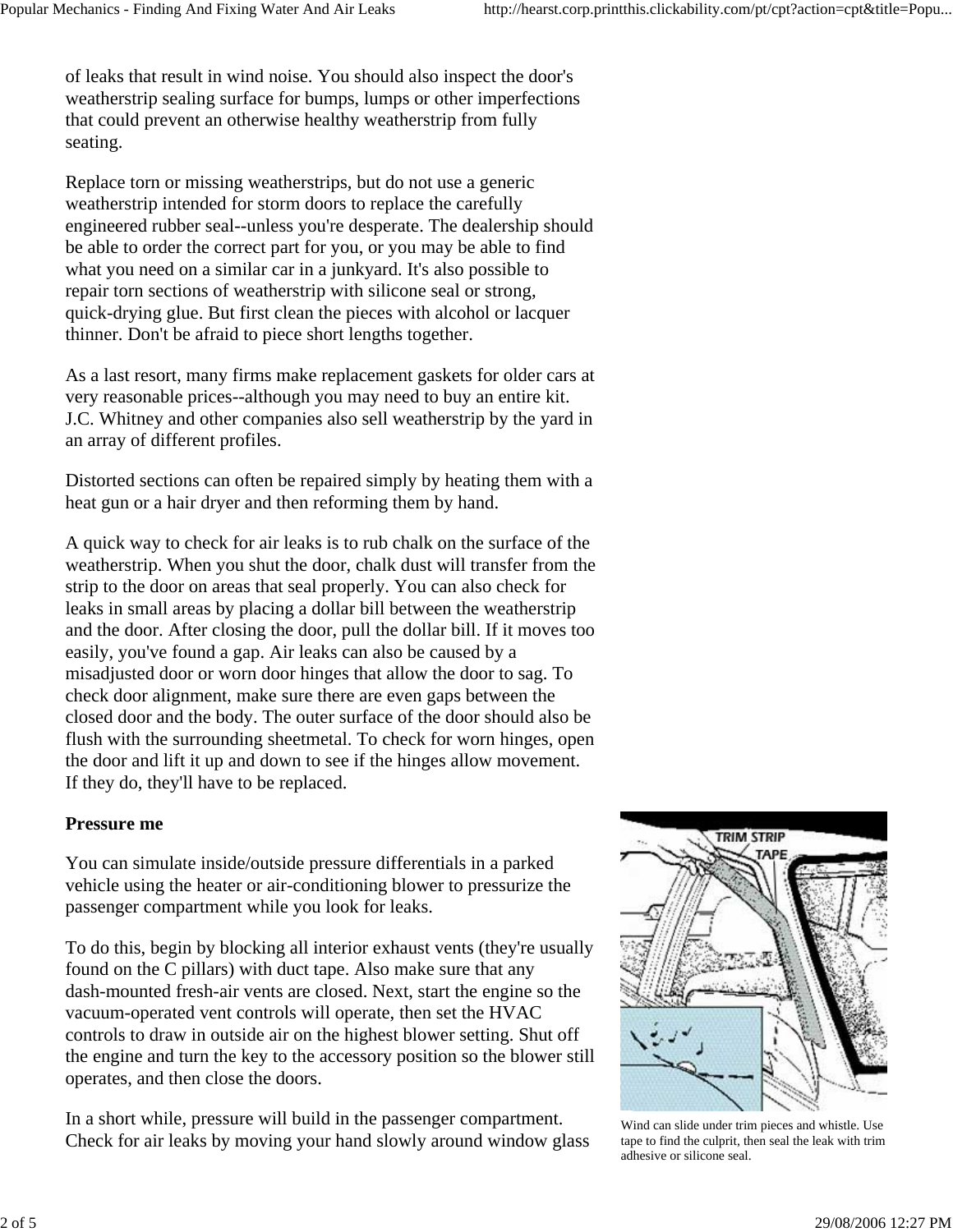and weatherstripping to feel for air leaks. Mark suspect areas with tape so you can correct them later.

Instead of feeling for leaks, you can listen for them by using a stethoscope or by placing one end of a piece of small-diameter tubing at the seal and listening at the other end. Body water leaks are tough to find because the water runs down to a low spot far from the source of the leak.

Repair small gaps between the body and the weatherstripping by shimming it with vinyl foam tape. On doors with frames, leaks can also occur around window seals. If the seals are not torn or missing, you can often adjust the window track behind the door panel so the window rides more tightly against the seal.

Wind noise can also be caused by loose driprail covers, molding, the grille and external accessories. If you suspect a noise is coming from one of these areas, cover it or modify its shape with tape to see if the noise disappears. If it does, you've found the problem.

### **Water leaks**

You may not realize it, but when it rains, water flows all over the inside of a car body. Depending on the car's design, water can run down the insides of C pillars, the insides of doors and through the cowl. Fortunately, cars also have systems that channel the water to places that serve as drains. If the drain holes are plugged, water backs up and, before you know it, water is inside the car. To keep this from happening, make sure cowling shields and trunk and hood weatherstripping are in place and in good shape. You should also periodically inspect door- and rocker-panel drainage holes to make sure they are clear of debris that would prevent them from draining freely.

In addition to leaking through weatherstripping and window seals, water can drip through body welds, seams, pinholes, plugs and other areas where gaps or holes exist.

Unlike air, water is affected by gravity, so no matter where the leak originates, the water will eventually wind up in a lower part of the vehicle. Water can also travel far from its original entry point. For example, it's not unusual for water to enter near the roofline and travel down the inside of the passenger compartment between the trim and body. Whether it becomes visible before it gets to the floor depends on its course.

How do you tell if a water leak starts at a floor-pan seam or the moonroof? Start with common sense: If the floor pan gets wet only when you drive through deep puddles, assume the water is coming



Body water leaks are tough to find because the water runs down to a low spot far from the source of the leak.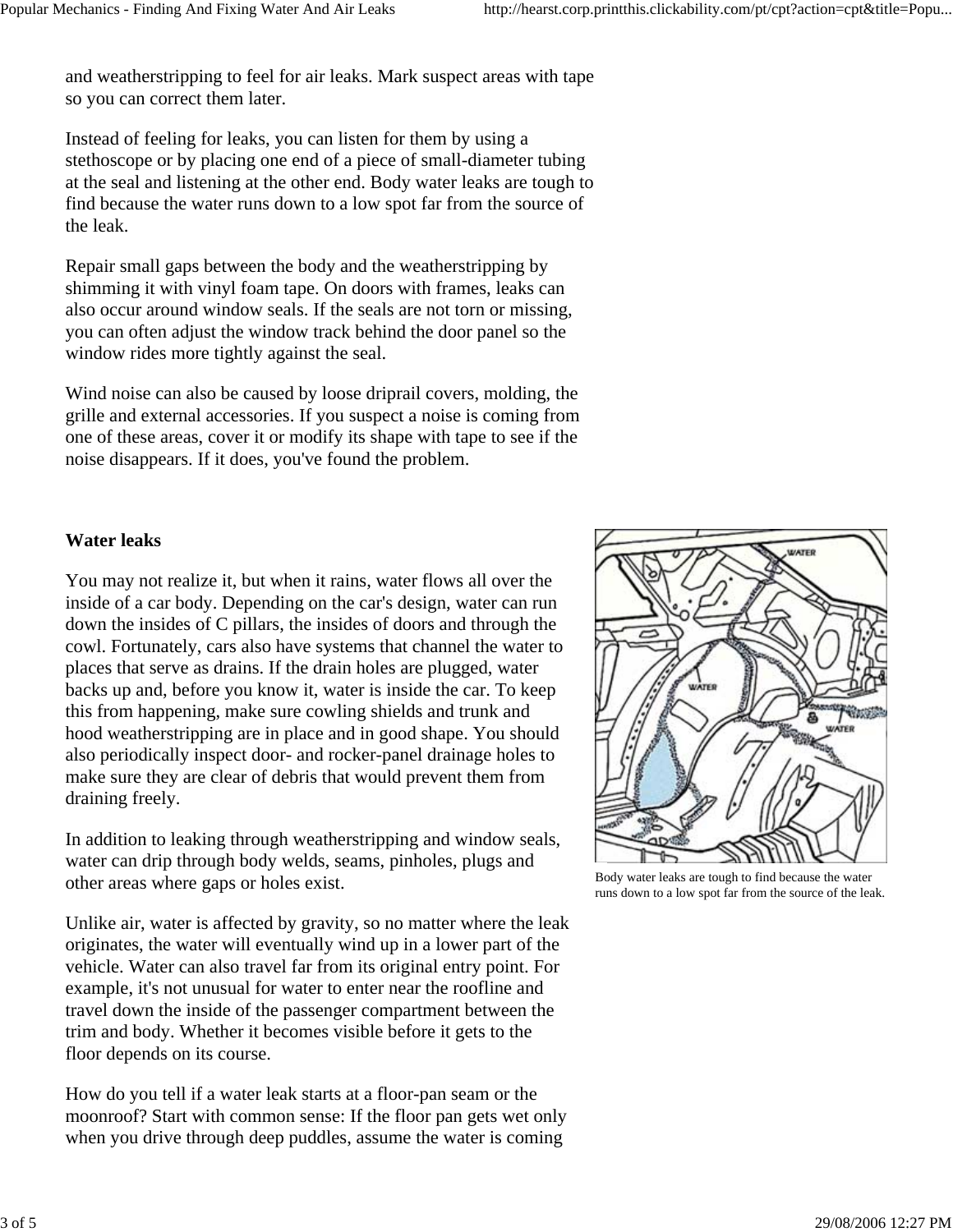from a rust hole, a missing body plug, body-seam leak or other opening down low. The floor pan, fender wells and the lower portion of the engine bulkhead are prime leak areas. If the floor is wet when it rains, but you haven't driven the car, assume that the water is entering at a higher point, such as a moonroof, roof pillar or the window sealing areas. A drip from under the dash might be traced to the cowling below the windshield. Use a helper and a garden hose to follow water leaks back to their source. You may need to remove some trim to find the spot.

# **Fight water with water**

Not surprisingly, you can use water to find water leaks. The best way to spot leaks is to have an assistant inside the car look for leaks while you spray suspect areas with low-pressure spray from a garden hose.

To accurately pinpoint leaks, you may have to remove interior trim components from the door, roof pillars or even the floor. As you move the water spray from lower to higher points on the vehicle, have your assistant shine a flashlight on areas that correspond to the area that you're spraying.

Leaks in the urethane seal around the windshield or rear window can be especially troublesome to spot. If you suspect an area, wipe the outside down with soapy water, then have your assistant blow compressed air on the area. If the water bubbles on the outside, you've found the leak.

Keep in mind that late-model cars have windshields and rear windows that are installed with urethane sealers. Because they affect the structural integrity of the roof, only glass- or body-repair professionals should attempt to repair these leaks.

## **Repairs**

You'll want to replace or repair all defective seals, weatherstrips and guards. There are many types of material for filling and sealing body leaks. Consult the box to the left to determine the best material for repairing a leak.

If you want to have a leak repaired by a professional, take your car to a technician who is certified by the inter-industry conference on collision auto repair (I-CAR). I-CAR technicians have been trained in the proper methods of sealing bodies.

# **Leak Repair Products**

Permatex 65AR: Windshield and glass sealer.

3M 08655: Brushable seam sealer.



Use a helper and a garden hose to follow water leaks back to their source. You may need to remove some trim to find the spot.